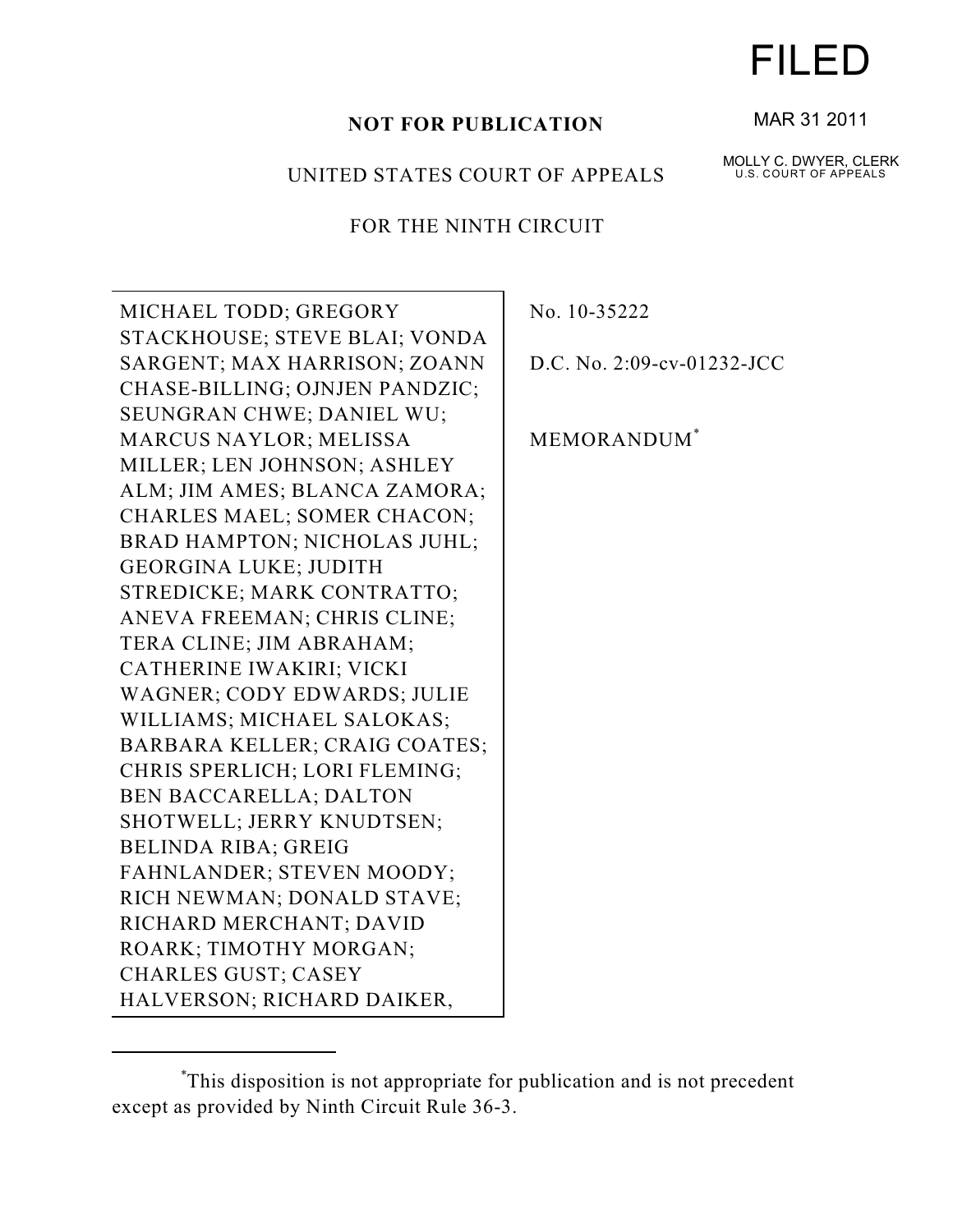individually and on behalf of two classes of similarly situated persons,

Plaintiffs - Appellants,

v.

CITY OF AUBURN; CITY OF BELLEVUE; CITY OF BONNEY LAKE; CITY OF BREMERTON; CITY OF BURIEN; CITY OF FEDERAL WAY; CITY OF FIFE; CITY OF ISSAQUAH; CITY OF LACEY; CITY OF LAKE FOREST PARK; CITY OF LAKEWOOD; CITY OF LYNNWOOD; CITY OF PUYALLUP; CITY OF RENTON; CITY OF SEATAC; CITY OF SEATTLE; CITY OF SPOKANE; CITY OF TACOMA; AMERICAN TRAFFIC SOLUTIONS, INC., doing business as ATS; AMERICAN TRAFFIC SOLUTIONS, LLC, doing business as ATS Solutions; REDFLEX TRAFFIC SYSTEMS, INC.,

Defendants - Appellees.

Appeal from the United States District Court for the Western District of Washington John C. Coughenour, District Judge, Presiding

Argued and Submitted March 11, 2011 Seattle, Washington

Before: FISHER, GOULD and TALLMAN, Circuit Judges.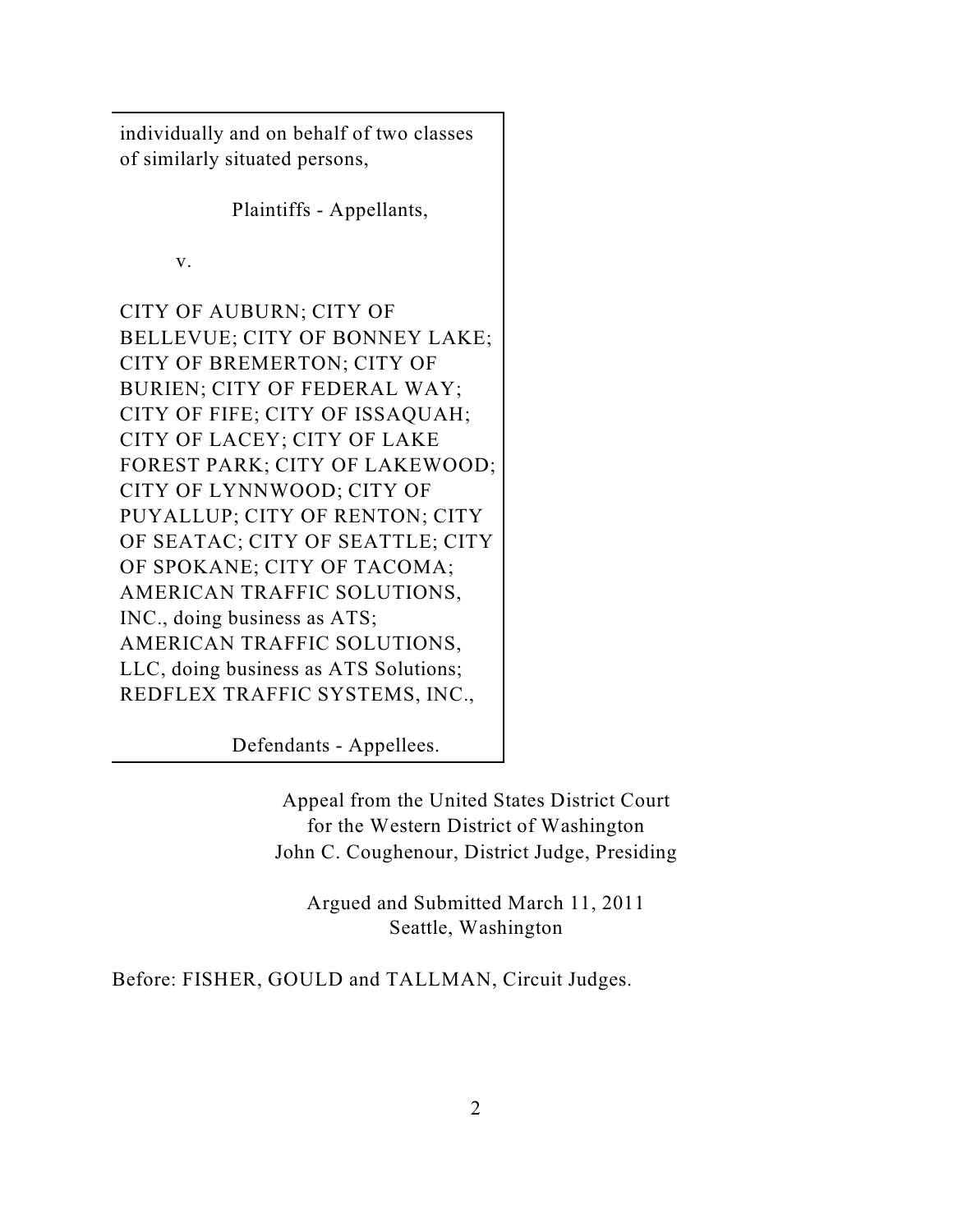The plaintiffs in this putative class action ran red lights or sped in school zones and were photographed by automated traffic safety cameras installed by the defendant cities and camera companies. The plaintiffs argue that the fines they received for these infractions exceed limits set by Revised Code of Washington section 46.63.170 and that payment provisions in the cities' contracts with the camera companies violate statutory restrictions on the form of compensation. They also contend the defendant cities should have had the Notices of Infraction (NOIs) used to issue the camera citations approved by the Washington Administrative Office of the Courts (AOC).

 The plaintiffs sued in state court, and the defendants removed to federal court under the Class Action Fairness Act of 2005 (CAFA), 28 U.S.C. § 1332(d).<sup>1</sup> The district court granted the defendants' Rule 12(b)(6) motion to dismiss. We affirm.

**I.**

 $1$  We do not consider the plaintiffs' argument, raised for the first time on appeal, that the district court should have remanded this case to state court under CAFA's local controversy exception, 28 U.S.C. § 1332(d)(4)(A). The plaintiffs forfeited this argument by not raising it in the district court, *see Hillis v. Heineman*, 626 F.3d 1014, 1019 (9th Cir. 2010), and the potential applicability of the local controversy exception does not undermine the district court's jurisdiction. *See Serrano v. 180 Connect, Inc.*, 478 F.3d 1018, 1022-24 (9th Cir. 2007) ("Implicit in . . . subsection[] [1332](d)(4) is that the court *has* jurisdiction, but the court . . . must decline to exercise such jurisdiction." (emphasis added)).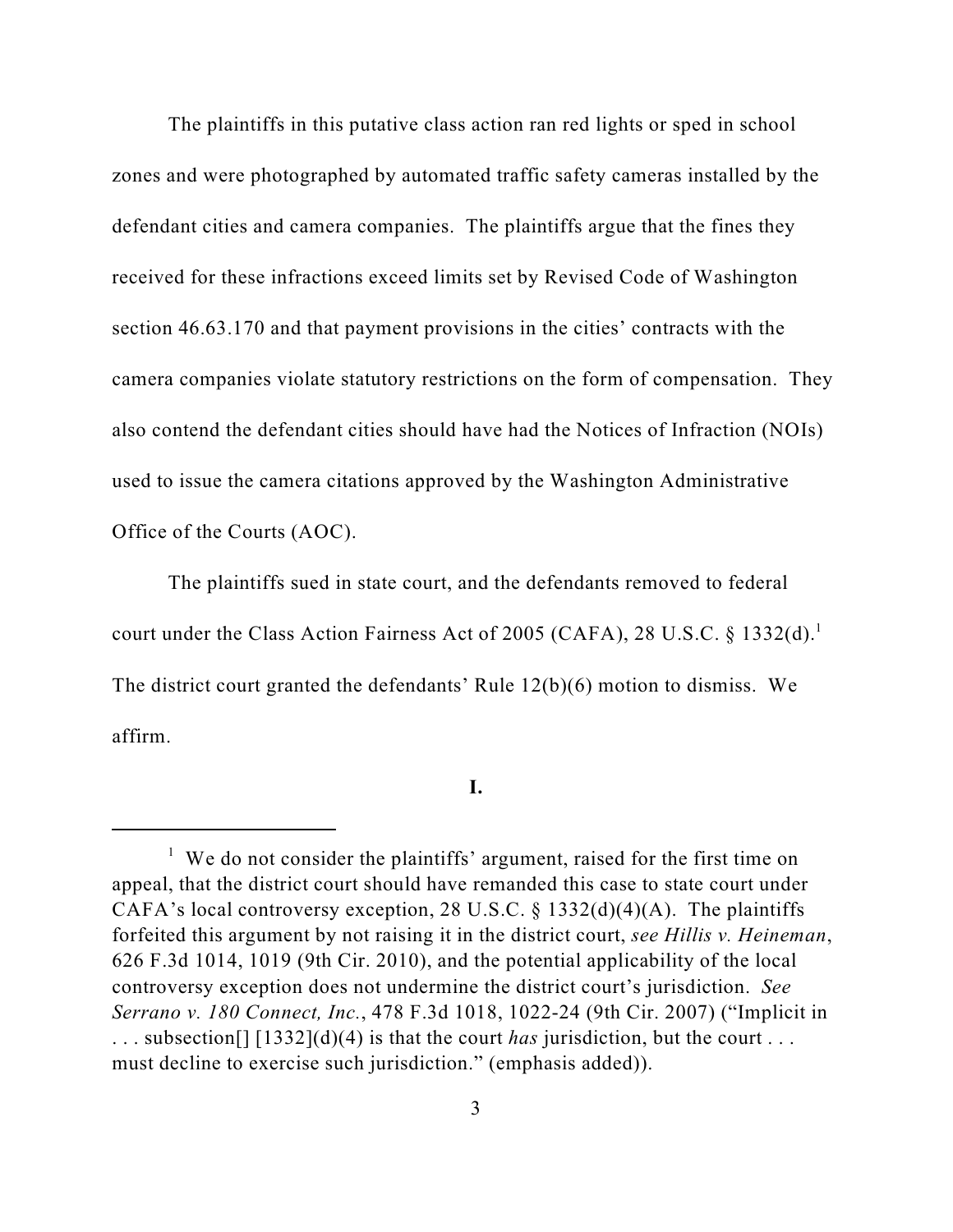The fines the defendant cities charge for infractions captured on traffic safety cameras do not exceed limits imposed by section 46.63.170. Under section 46.63.170(2), "the amount of the fine issued for an infraction generated through the use of an automated traffic safety camera shall not exceed the amount of a fine issued for other parking infractions within the jurisdiction." Here, the camera fines plainly do not exceed the fines imposed for certain other parking infractions. *See, e.g.*, Wash. Rev. Code. § 46.16.381(7)-(9) (\$250 fine for disabled parking); Seattle, Wash., Mun. Code § 11.31.121 (same). They are therefore within statutory limits. Nothing in the statute limits camera fines to the amount charged for "standard" or "typical" parking infractions, or to the amount charged for infractions authorized solely by local law.

Because the plain language of section 46.63.170(2) unambiguously authorizes the fines the defendants impose, we are precluded from considering the plaintiffs' argument that the legislative history compels a contrary conclusion. *See State ex rel. Evergreen Freedom Found. v. Wash. Educ. Ass'n*, 999 P.2d 602, 611 (Wash. 2000) ("When words in a statute are plain and unambiguous, this Court is required to assume the Legislature meant what it said and apply the statute as written.").

#### **II.**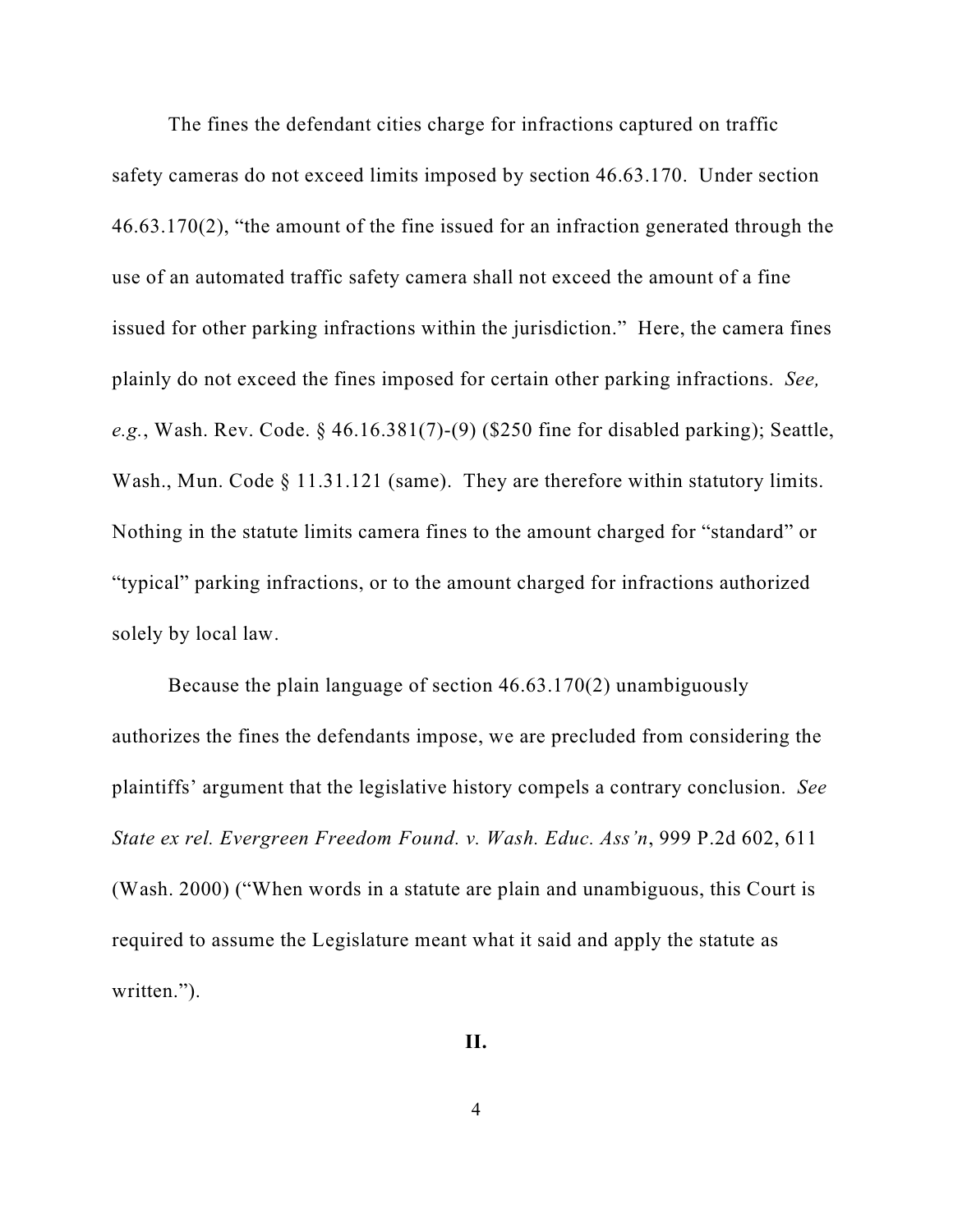The district court also correctly rejected the plaintiffs' challenges to two types of compensation provisions in the contracts between the defendant cities and camera companies.

The plaintiffs first challenge the "stop-loss" or "cost neutrality" provisions that allow the cities to delay payment of any fees greater than the amount of revenues generated by citations that month until revenues exceed monthly fee obligations. The plaintiffs argue that these provisions violate the statutory directive that "the compensation paid . . . must be based only upon the value of the equipment and services provided . . . , and may not be based upon a portion of the fine or civil penalty imposed or the revenue generated by the equipment." Wash. Rev. Code. § 46.63.170(1)(i). We disagree. The cost neutrality provisions alter the timing of fee payments in accordance with monthly revenue fluctuations, but they do not base the amount of fees upon a *portion* of the revenue generated.

We likewise reject the plaintiffs' contention that supplemental fee provisions in some of the defendants' contracts constitute fees improperly "based upon a portion of . . . the revenue generated." *Id.* The relevant provisions obligate certain cities to pay a \$5 service fee per citation issued above the first 800 citations per camera per month. These fees are permissible because they constitute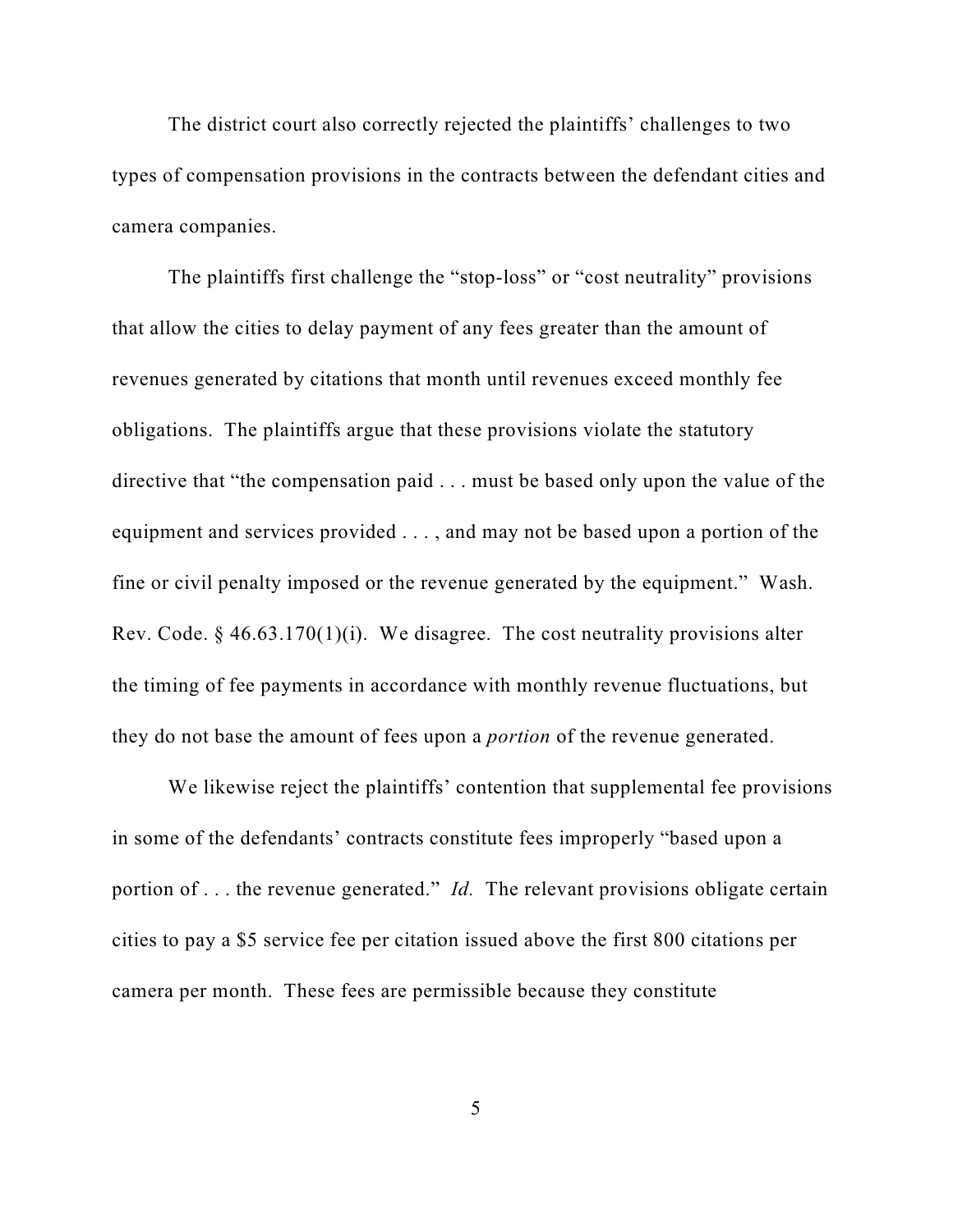"compensation . . . based . . . upon the value of the . . . services provided or rendered in support of the system." *Id*.

# **III.**

The plaintiffs next argue the NOIs the cities issued to them violate statutory rules for approval of such notices. Under Revised Code of Washington section 46.63.060(2) and Infraction Rules for Courts of Limited Jurisdiction (IRLJ) 2.1(a), "the form used to file cases alleging the commission of a parking, standing or stopping infraction shall be approved by the Administrative Office of the Courts." The plaintiffs argue that because section 46.63.170(2) requires that camera infractions "be processed in the same manner as parking infractions," the NOIs generated for camera infractions must receive AOC approval in accordance with the IRLJ 2.1(a) command that NOIs "alleging the commission of a parking, standing or stopping infraction" be AOC-approved.

We reject this argument for two reasons. First, we agree with the district court that section 46.63.170(2)'s directive that camera infractions "be processed in the same manner as parking infractions" must be construed in light of the accompanying list of purposes for which camera infractions are processed like parking infractions. All of the provisions listed concern aspects of post-infraction procedure rather than initial notification. *See* Wash. Rev. Code §§ 46.63.170(2),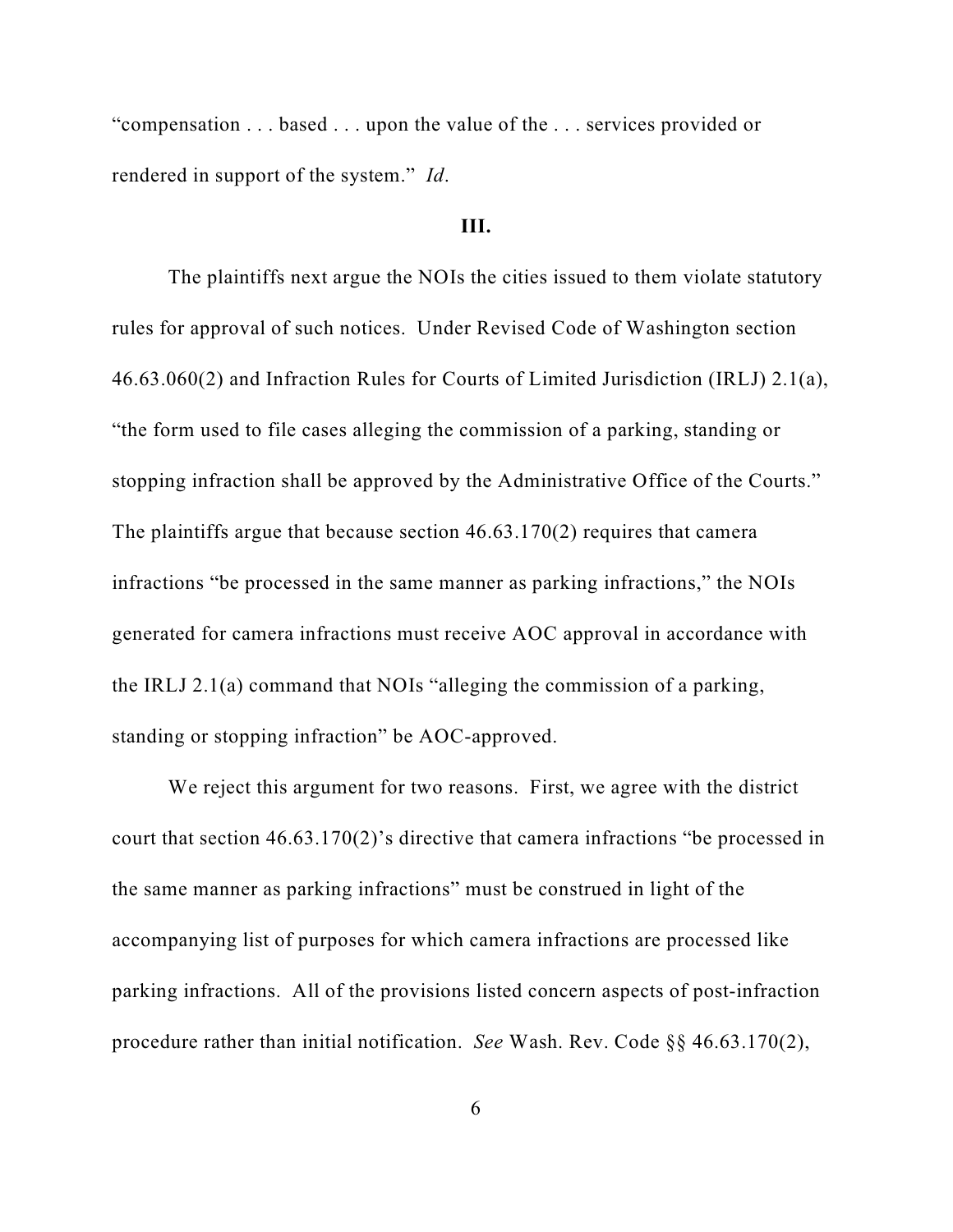3.50.100, 35.20.220, 46.16.216, 46.20.270(3). Second, section 46.63.170(1)(e) explicitly addresses the form and content of camera infraction notices, suggesting that the legislature expressed relevant restrictions on camera NOIs in this provision alone.

## **IV.**

Finally, we decline to address the plaintiffs' challenge to the use of traffic cameras at three-arterial intersections or their claim that the defendants use "faulty traffic camera system technology." These claims were not articulated in the briefing on the defendants' motion to dismiss and are therefore waived on appeal. *See Walsh v. Nev. Dep't of Human Res.*, 471 F.3d 1033, 1037 (9th Cir. 2006).

Because we affirm the district court's dismissal of the plaintiffs' claims on the merits, we do not address the defendants' contention that the claims are barred by res judicata.

\*\*\*

The district court correctly rejected the plaintiffs' challenges to the defendants' camera fine amounts, compensation arrangements and camera infraction NOIs.